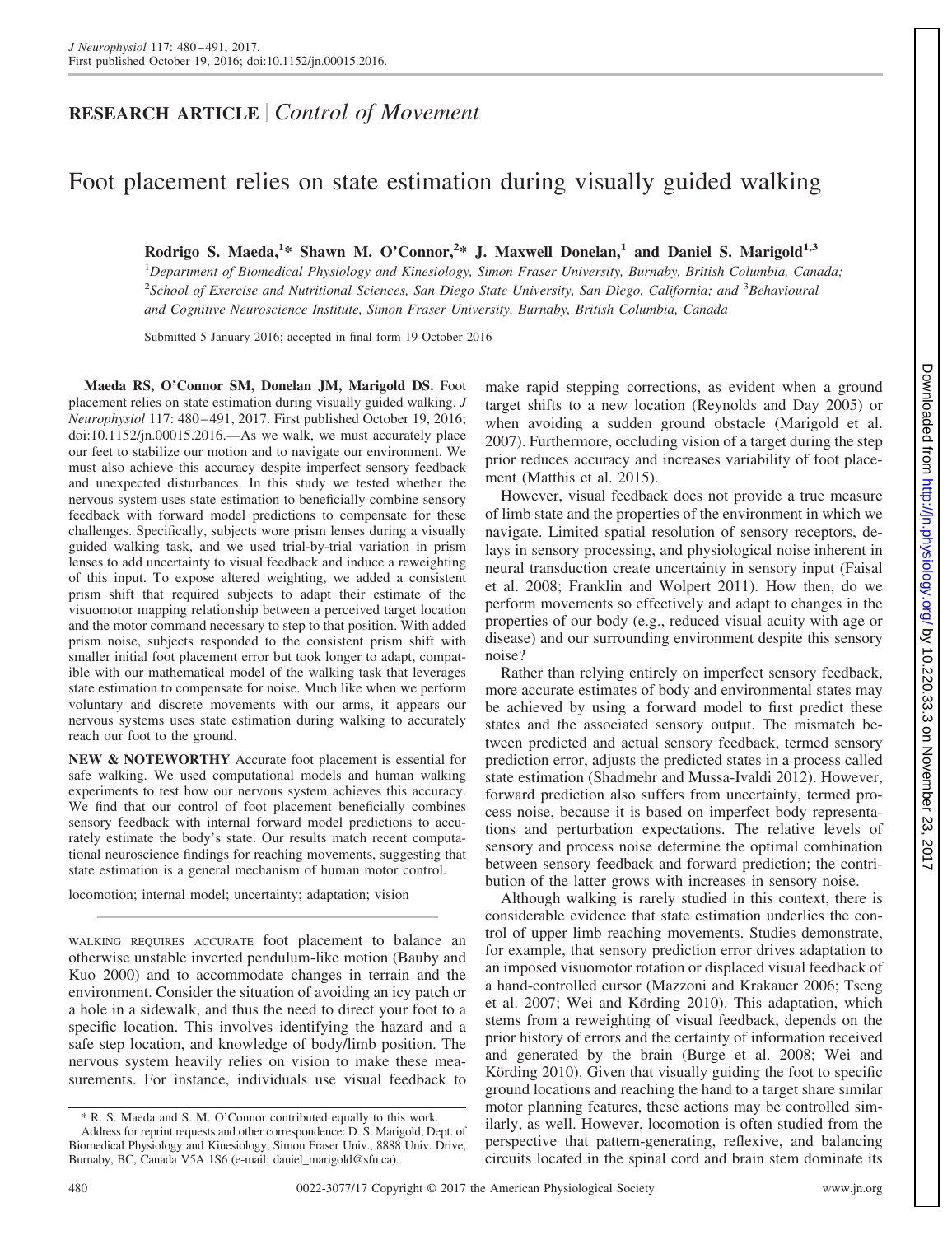control (Duysens and van de Crommert 1998; Grillner et al. 2008; Pearson 2008). In this study, we determined whether foot placement control during walking also leverages state estimation. To test this hypothesis, subjects performed a visually guided walking task that required precise foot placement to a target while wearing prism lenses. The lenses altered the mapping relationship between the perceived target location and the motor command necessary to direct the foot to that position. We varied the magnitude and direction of prism shifts on a trial-to-trial basis to add noise to the visual feedback and induce a reweighting of this input. A state estimation-based controller suggests that subjects would rely more on a forward model prediction to best estimate target position with increased measurement uncertainty. To expose altered weighting of visual feedback after noise familiarization, we added a consistent prism shift requiring subjects to adapt their mapping estimate to reduce foot placement errors.

We contrasted the state estimation controller with another commonly used adaptation controller driven by task error (Haith and Krakauer 2013). In the former controller, subjects step toward the estimated target location, which is updated by weighted sensory prediction errors. In the latter controller, subjects step toward the sensed target location adjusted by a correction term, which is updated by weighted sensed foot placement (or task) error. Both controllers predict that reweighting should result in a slower error correction in response to the consistent prism shift for higher noise conditions. However, the state estimation controller uniquely predicts that reweighting results in smaller initial foot placement errors and a tendency for error to increase before decreasing following the consistent prism shift.

## **MATERIALS AND METHODS**

*Subjects.* Twenty-four subjects (age  $21.8 \pm 2.8$  yr; 15 men, 9 women; 21 of 24 right-leg dominant, as defined by the leg used to kick a soccer ball) with no known musculoskeletal, neurological, or visual disease participated in this study. Six subjects wore corrective lenses (glasses or contacts) during the experiments. The Office of Research Ethics at Simon Fraser University approved all experimental procedures, and all subjects gave informed written consent before participating.

*Experimental task.* Subjects performed a modified visually guided, precision walking task (Alexander et al. 2011, 2013) characterized by having to walk across a 6-m path and step with the right foot onto the medial-lateral center of one target ( $36 \times 3$  cm) without stopping (Fig. 1*A*). An LCD projector (Epson EX7200) displayed the green target on the ground. Because we were interested in medial-lateral foot placement error, we used a long target length to reduce the accuracy demand in the anterior-posterior direction, which also prevented subjects from needing to shuffle their steps as they approached the target area. To diminish the effect of environmental references and increase target visibility, subjects walked under reduced light  $(\sim 0.7)$ lux, as measured with a calibrated digital light meter; model DML-2200, Circuit Test Electronics, Burnaby, BC, Canada). An Optotrak Certus motion capture camera (Northern Digital, Waterloo, ON, Canada), positioned perpendicular to the walking path, recorded infrared-emitting diodes placed on the chest and bilaterally on each midfoot over the lateral cuneiforms at a sampling frequency of 100 Hz. A Panasonic high-definition camcorder (model HDC-SD60) also was used to record videos of each walking trial.

Subjects wore goggles housing wedge prism lenses that shifted the visual perception of the target either left or right with respect to its actual location (see Fig. 1*B*) or flat lenses that did not shift perceived target position. The type of lenses depended on the trial and phase of the protocol. The goggles blocked peripheral vision, forcing subjects to look only through the lenses. Visually guided movements require that the brain maintain an accurate mapping between the perceived target location and the motor command necessary to direct the limb to that position. Prism lenses disrupt the normal visuomotor mapping. This induces movement errors after walking and stepping to the perceived location of the target, thereby requiring subjects to adapt (Alexander et al. 2011, 2013). By setting a new mean prism shift during a block of trials while randomly changing prism lenses around this constant mean on a trial-by-trial basis (prism noise), we studied how subjects adapted when faced with different amounts of measurement uncertainty. We based these prism noise perturbations on the third experiment of Burge et al. (2008), which used trial-by-trial visual perturbations to induce measurement errors. Although it is unknown whether subjects interpret the prism noise as visual (sensory) noise or a randomly changing internal state, either interpretation allows testing of the state estimation hypothesis. A state estimation controller would rely more on a forward model prediction with increased prism noise, because prism noise reduces the certainty with which the controller can estimate the mean prism shift from measured errors. Therefore, this type of perturbation shares a common characteristic with other experiments that use blur to degrade visual information: there is little to no benefit to adapt, based on measurement error. However, unlike blur, the statistics of the noise can only be observed over many trials.

Subjects started each trial at random anterior-posterior locations within a 1.8- to 3-m distance from the target. This helped to avoid subjects learning a specific stepping sequence and ensured the task remained under visual guidance. To begin a trial, subjects opened their eyes and immediately started walking. We instructed subjects to walk at a quick and constant pace during the task (as if late for class). Although locomotion is a continuous process that relies on real-time sensory information, these guidelines minimized online corrections of the leg/foot trajectory to more closely match previous reaching experiments, in which the movements are ballistic and emphasize use of sensory feedback prior to the movement. Recent work in precision walking also demonstrates that visual feedback is used before, but not during, a step to a target (Matthis et al. 2015). Subjects walked with an average speed  $(\pm SD)$  of 1.9  $\pm$  0.3 m/s, and we verified the presence of smooth foot marker velocity profiles and absence of sudden changes in foot marker trajectory during steps to the target to confirm the lack of online corrections. Our instructions also emphasized that the goal of the task was to step onto the center of the medial-lateral location of the target, to look down to see foot contact on the target, and to not stop until taking at least one step after the target. Subjects kept their eyes closed before each trial and again when walking back (under experimenter guidance) to the start position to avoid additional adaptation between trials. To ensure that subjects performed the task correctly, we provided them with familiarization trials ( $n \approx 5$ ) that preceded the actual experiment. Subjects wore flat lenses (0 diopters) in the goggles during these trials.

*Experimental protocol.* Each protocol consisted of 50 baseline, 60 adaptation, and 5 postadaptation trials. The mean prism shift in these phases was 0 diopters (0°), 18 diopters ( $\sim$ 10.3°), and 0 diopters (0°), respectively. We used different ranges of trial-by-trial prism shifts to create three distinct levels of measurement uncertainty (referred to as noise) during the baseline and adaptation phases: no noise, low noise, and high noise (Fig. 1*C*). The no-noise condition consisted of constant 0-diopter lenses in the baseline phase and constant 18-diopter lenses in the adaptation phase. In the low-noise condition, we used a range of  $\pm 6$  diopters (in 2-diopter increments) around the mean prism shift of the baseline (SD =  $3.03$  diopters) and adaptation (SD =  $3.16$ ) diopters) phases. The high-noise condition consisted of lenses with a range of  $\pm 12$  diopters (in 2-diopter increments) around the mean prism shift of the baseline (SD =  $5.66$  diopters) and adaptation (SD = 5.84 diopters) phases. After each adaptation phase, we included five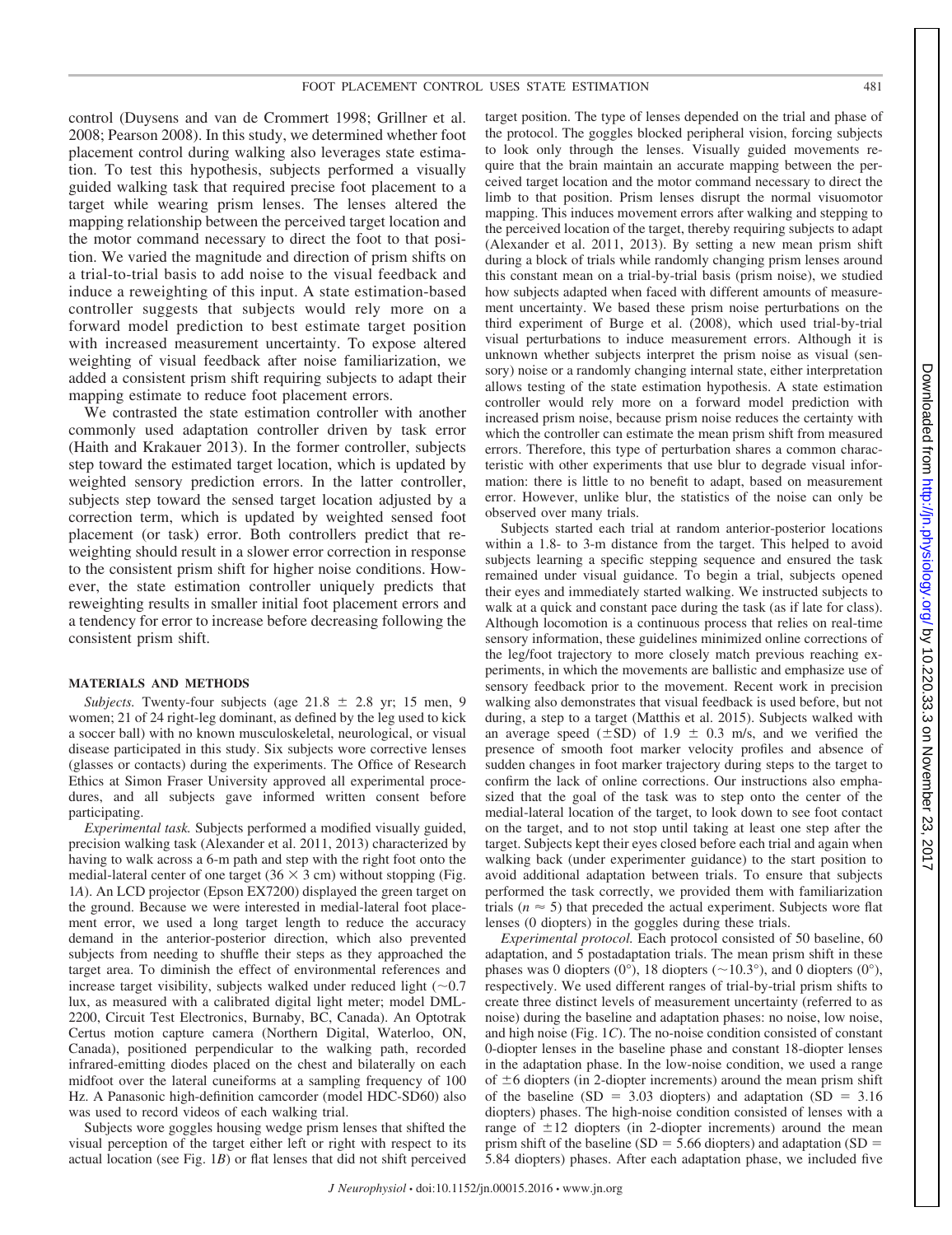# 482 FOOT PLACEMENT CONTROL USES STATE ESTIMATION



Downloaded from http://jn.physiology.org/ by 10.220.33.3 on November 23, by 10.220.33.3 on November 23, 2017 <http://jn.physiology.org/> Downloaded from 2017

Fig. 1. Experimental setup and design. *A*: schematic of the visually guided walking task. Subjects walked and stepped with their right foot on a thin green line projected on the ground from above. Medial-lateral foot placement error, defined as the distance between a position marker on the foot and the center of the target line, quantified performance (*inset*). *B*: a simulated view of the target through the prism lenses and the perceived target shift for 18-diopter lenses. *C*: distribution of prism lenses in each noise condition for the baseline and adaptation phases. *D*: increasing noise created greater foot placement error variability during the baseline phase, supporting the notion that our prism noise had the intended effect on performance.  $P < 0.05$ , significant post hoc test effects. *E*: an example of one of the protocols. In this case, the subject first experienced the no-noise condition with a leftward prism shift in the adaptation phase, followed by the high-noise condition with a rightward prism shift in the adaptation phase, and then the low-noise condition with a leftward prism shift in the adaptation phase. In each condition, 50 baseline phase trials preceded 60 adaptation phase trials and 5 postadaptation phase trials.

postadaptation trials with no prism shifts to assess the magnitude of each adaptation. To mask the strength and direction of the prism perturbations, an experimenter removed the prism lenses from the goggles every trial in each condition and phase and then replaced them, regardless of whether the subsequent trial used the same lenses.

A custom-written MATLAB (The MathWorks, Natick, MA) program randomly generated the order and frequency of the specific prism lenses based on a Gaussian distribution for each experimental condition and the total number of trials per baseline and adaptation phases. The program then reordered the sequence to reduce the likelihood that sequential trials used similar lenses and increase the perception of noise about the mean shift. Regardless, the prism shift values were fixed at 0 and 18 diopters for the last baseline phase trial and first adaptation phase trial, respectively, and the distance to the target was fixed at 1.8 m in these trials to ensure that the same perturbations occurred in the first adaptation trial across all conditions.

To establish that our noise conditions created three different levels of uncertainty, we determined the variability of foot placement error in the baseline phase for each condition, defined by the standard deviation across baseline trials. A one-way repeatedmeasures ANOVA and subsequent Tukey's post hoc test demonstrated that, compared with the no-noise condition, variability in foot placement error increased by 74.6% and 206% in the low- and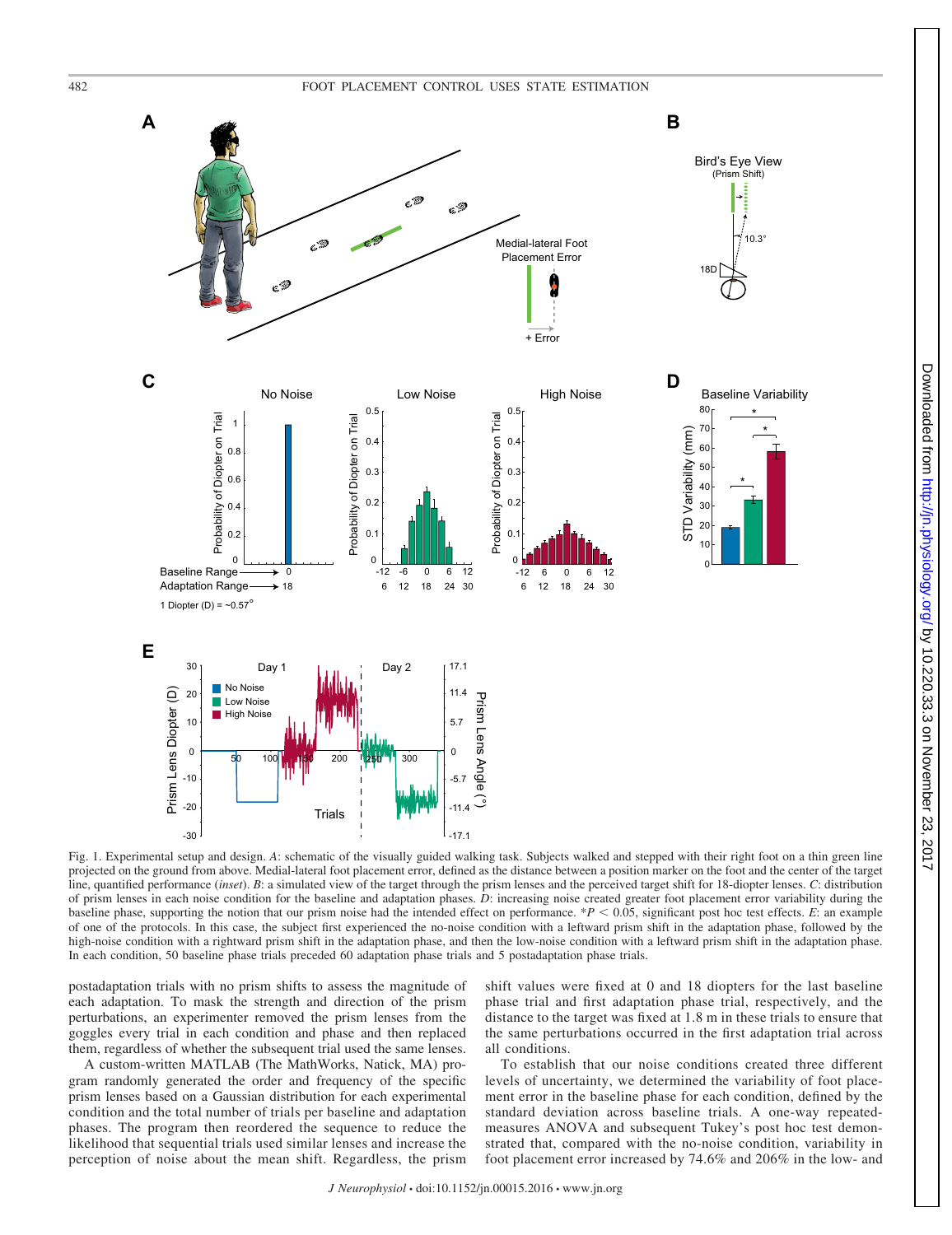high-noise conditions, respectively (Fig. 1*D*;  $F_{2,46} = 73.3$ ,  $P \leq$ 0.0001).

To minimize the order effects and to allow for a within-subject analysis, we used a fully counterbalanced design that accounted for the order of noise conditions and direction of the mean prism shifts in the adaptation phases. Specifically, we randomly assigned 2 subjects to 1 of 12 noise order-prism direction protocols, each with a unique noise condition order and with the direction of the mean prism shift in the adaptation phase alternated in a rightward-leftward-rightward sequence or leftward-rightward-leftward sequence (see Fig. 1*E* for example). The alternating mean prism shift during the adaptation phase also served to reduce the effect of learning the mean shift across conditions (Krakauer et al. 2005). Because of time constraints and to prevent fatigue, subjects performed two conditions separated by a 10-min rest break on the first day and performed the third condition during a second day, with an average interval between testing sessions of 6.3  $\pm$  3.1 days. The first and second testing session lasted  $\sim$ 2.5 and 1 h, respectively.

*Visually guided walking model.* We used a mathematical model to simulate foot placement errors, as well as sensory feedback in response to foot placement motor command inputs, during the visually guided precision walking task. We then used this model to test two competing control schemes for planning these motor commands (described in *Sensory prediction error controller* and *Task error controller*). The model has three system states: medial-lateral target position relative to the starting location  $x_1$ , the mean prism shift  $x_2$ , and foot placement error  $x_3$ . A simulated subject measures the target location  $y_1$  through prism lenses, walks toward the target position, and then measures foot placement error  $y_2$  through the same prism lenses. These variables represent the minimum number of actual and sensed states necessary to represent a generic target-reaching task with visual perturbations. We chose not to include other sources of sensory feedback such as proprioception, since others also have excluded them (Burge et al. 2008), because relative target location could only be measured from visual information. The simulation is represented as a set of difference equations (*Eq. 1*), which model the trial-by-trial dynamics of the state vector  $\vec{x}$  and sensory input vector  $\vec{y}$ , where  $\vec{x}$  =  $[x_1 \ x_2 \ x_3]'$  and  $\vec{y} = [y_1 \ y_2]'$ .

$$
\vec{x}(k) = A \cdot \vec{x}(k-1) + B \cdot u(k-1) + \vec{w}(k-1) + [0 \ p(k-1) \ 0]'
$$
  

$$
\vec{y}(k) = C \cdot \vec{x}(k) + \vec{v}(k)
$$
 (1)

System states at *trial*  $k - 1$  are mapped to future states by state transition matrix *A* and adjusted by foot placement motor command  $u(k - 1)$ , which represents the input to the model. Since the foot placement action  $u(k - 1)$  represents the transition from *trial*  $k - 1$  to *trial k*, the same target is associated with  $x_1(k - 1)$  and  $x_3(k)$ . States are also perturbed by a prism-associated parameter *p* and process noise  $\vec{w}$ , where  $\vec{w} = [w_1 \ w_2 \ w_3]'$  and where  $\vec{w}(k-1)$  is drawn from independent, zero-mean, normal distributions with covariance matrix Q. Process noise components  $w_1$ ,  $w_2$ , and  $w_3$  are associated with unmodeled variations (e.g., random perturbations or other aspects of the task not captured by the model) in subject's initial starting position that affect relative target position, relative head-body rotation that contributes to the visuomotor mapping, and foot placement, respectively. The actual states at *trial k* are mapped to the observations available to the subjects by the output matrix *C* and also corrupted by sensory noise  $\vec{v}$ , where  $\vec{v} = [v_1 \ v_2]'$  and where  $\vec{v}(k)$  is drawn from independent, zero-mean, normal distributions with covariance matrix *R*.

There are two equivalent options for representing the prism noise so as to cause Gaussian-like measurement perturbations. Prism noise may be represented as perturbations of  $x_2$ , where parameter  $p$  would model both the mean prism shift and the trial-by-trial prism noise effects. Prism noise may also be represented as sensory noise. In this

case, parameter  $p$  would model the mean prism shift and parameter  $\vec{v}$ would model the prism noise. Although it is unclear which model form best represents a subject's neural representation of prism noise, simulations validated that these options are mathematically equivalent (data not shown). We chose to model the prism noise as sensory noise because it allows direct use of the Kalman equations to predict controller feedback gains and thus subject responses to prism noise perturbations (see *Sensory prediction error controller*).

Sensory noise components  $v_1$  and  $v_2$  are then associated with the effect of prism noise on target sensing and foot placement error sensing, respectively. Since the foot placement action demarcates individual trials, the same prism lenses affect sensing of target location at *trial*  $k - 1$  and foot placement error at *trial*  $k$ . We parameterized the relative effect of the prism noise on these two measurements with a scaling factor  $\alpha$ , where  $v_2(k) = \alpha v_1(k - 1)$ . Therefore, we directly varied  $v_1$  to mimic the experimental prism noise conditions, whereas we considered  $\alpha$  fixed across conditions. Matrix parameters are defined in Table 1.

To simulate the visually guided walking model, the model input *u* must be defined at each trial, and we tested two competing control models for planning this command (described in *Sensory prediction error controller* and *Task error controller*). We compared their ability to predict experimentally measured adaptations in response to perturbations of the visuomotor mapping. In the sensory prediction error controller, a state estimator predicts target line location and the subject steps toward that estimate. The target location estimate updates at each trial on the basis of sensory prediction error. In contrast, the task error controller estimates a correction term and steps toward the sensed line position plus the correction term. The correction term updates at each trial on the basis of sensed foot placement error. In both controllers, sensed errors are corrupted by prism noise.

*Sensory prediction error controller.* In the sensory prediction error controller (SPEC), a state estimation controller uses a forward model that parallels the dynamics of the visually guided walking model to produce estimates of relative target position  $\hat{x}_1$ , mean prism shift  $\hat{x}_2$ , and foot placement error  $\hat{x}_3$  (*Eq. 2*). The foot placement command is planned by the simple strategy of stepping directly to  $\hat{x}_1$ , after which feedback measurements  $\vec{y}$  are used to update the state estimates.

$$
u(k-1) = \begin{bmatrix} 1 & 0 & 0 \end{bmatrix} \cdot \hat{\vec{x}}(k-1)
$$
  

$$
\hat{\vec{x}}_*(k) = A \cdot \hat{\vec{x}}(k-1) + B \cdot u(k-1)
$$
 (2)  

$$
\hat{\vec{x}}(k) = \hat{\vec{x}}_*(k) + L \cdot (\vec{y}(k) - C \cdot \vec{x}_*(k))
$$

Table 1. *Modeling parameters*

| Parameter      | Values                                                                                                        | Description                        |
|----------------|---------------------------------------------------------------------------------------------------------------|------------------------------------|
| A              | $\begin{bmatrix} 1 & 0 & 0 \\ 0 & 1 & 0 \\ -1 & 0 & 0 \end{bmatrix}$                                          | State transition matrix            |
| B              | $[0 \ 0 \ 1]$                                                                                                 | Input matrix                       |
| $\overline{C}$ | $\begin{bmatrix} 1 & 1 & 0 \\ 0 & 0 & 1 \end{bmatrix}$                                                        | Output matrix                      |
| Q              | $\begin{bmatrix} \text{var}(w_1) & 0 & 0 \\ 0 & \text{var}(w_2) & 0 \\ 0 & 0 & \text{var}(w_3) \end{bmatrix}$ | Process noise covariance<br>matrix |
| R              | $\begin{bmatrix} \n\text{var}(v_1) & 0 \\ \n0 & \text{var}(\alpha \cdot v_1) \n\end{bmatrix}$                 | Sensory noise<br>covariance matrix |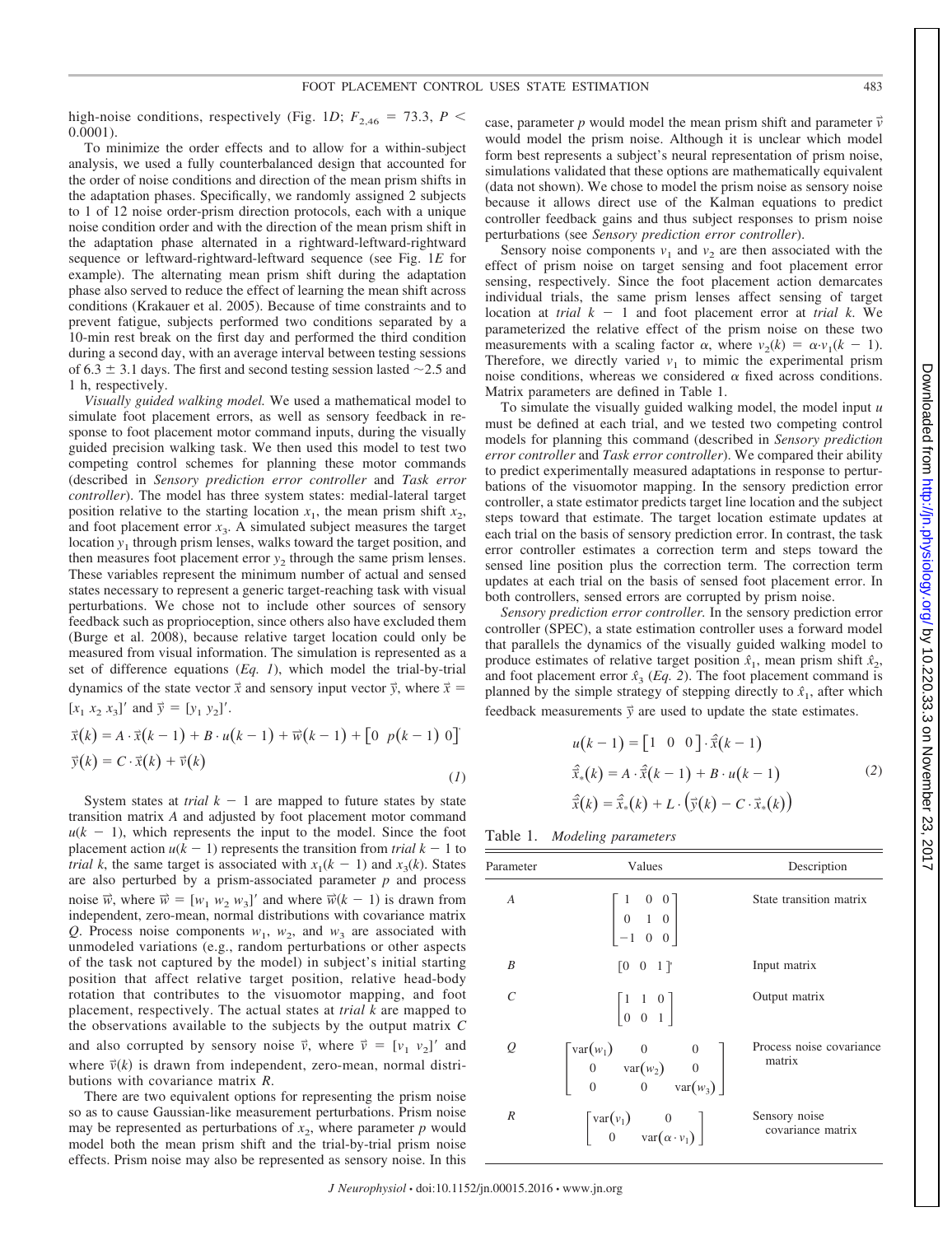The state estimator is composed of a forward model that generates an initial state estimate  $\hat{\vec{x}}_*(k)$ , where  $\hat{\vec{x}} = [\hat{x}_1 \ \hat{x}_2 \ \hat{x}_3]'$  based on the previous state estimate  $\hat{\vec{x}}(k - 1)$  and the foot placement motor command  $u(k - 1)$ . The final estimate  $\hat{\vec{x}}(k)$  is obtained by adjusting the initial estimate by the sensory prediction error feedback  $\vec{y}(k) - C\vec{x}$ . -*k*, scaled by the estimator feedback gain *L*. Reflected in these equations is the assumption that the state estimator has access to the control input *u*.

Under this interpretation, *L* is a matrix of sensory weightings that affect how strongly sensory prediction errors update the estimated system states. The Kalman filter method is one design approach for solving for these weightings. Assuming Gaussian sensory and process noise, the Kalman filter optimally designs *L* to minimize the variance of the sensory prediction error (Simon 2001) using the Riccati equation (Bryson and Ho 1975). This takes into account system parameters, *A* and *C*, and noise parameters, *Q* and *R*. In our model, the estimator is assumed to initially know the values of *Q* and *R*, whereas the subjects in our experiments must learn these statistics during the baseline phase.

The Kalman filter algorithm produces relatively large entries for *L* when the process noise perturbing a state is large compared with the sensory noise corrupting measurement of that state. Conversely, relatively small weightings are optimal when sensory noise dominates. Importantly, *L* also allows some measurements to play a larger role in estimating a state than others, depending on their relative amounts of sensor noise. For very large weightings in the *L* matrix, the estimated state will closely follow the sensory feedback scaled by that weighting. When entries of *L* are zero, associated sensory feedback signals do not contribute. Intermediate choices of *L* produce a controller somewhere between these extremes, whereby sensory feedback information filters through a forward model of the state dynamics.

Simulation of the walking model using the SPEC requires two parameters directly estimated from the experimental conditions and five free parameters with unknown values. Noise parameters are defined by their variance. Prism noise  $v_1$  matched the diopter variance in the low-noise and high-noise experiments, with values of  $3.03<sup>2</sup>$  and 5.66<sup>2</sup>, respectively. Variance of  $v_1$  for the no-noise condition was assumed to be an order of magnitude lower than that of the low-noise condition  $(0.3^2)$ . The parameter *p* induced the mean prism shift from the human experiment, where  $p(train 50) = 18$  diopters,  $p(train 110) = -18$ diopters, and *p* equals zero for all other trials. Nominal values for the remaining parameters  $(g, \alpha, w_1, w_2, w_3)$  were assumed constant across the no-, low-, and high-noise conditions, where parameter *g* scales the output of the model from prism diopter to foot placement coordinates. The identified parameters minimized the sum of the squared error between the model output (see *Model simulations and predictions*) and average foot placement error across all subjects for the three adaptation phases. To implement this system identification, we used MATLAB's fminsearch.m function.

*Task error controller.* We also tested a task error controller (TEC), another commonly used representation of motor adaptation, as a competing control system for planning *u* (*Eq. 3*) (see Haith and Krakauer 2013 for a review). Here, the foot placement command  $u(k - 1)$  is planned on the basis of the measured target location  $y_1$ biased by a corrected term,  $\hat{x}_2$ , which may be conceptualized as an estimate of the mean prism shift, or visuomotor mapping. The correction term at *trial k* depends on the previous term and measured foot placement or task error  $y_2$ .

$$
u(k-1) = y_1(k-1) - \hat{x}_2(k-1)
$$
  
\n
$$
\hat{x}_2(k) = a \cdot \hat{x}_2(k-1) + m \cdot y_2(k-1)
$$
\n(3)

Learning rate *m* is a weighting term that determines how strongly the previously measured task error updates the current correction term. Forgetting rate *a* determines how the previous correction influences the current correction and is generally close to but less than 1.

Although *m* appears qualitatively similar to the estimator feedback gain *L*, which scales sensory prediction errors to update the visuomotor mapping estimate, the TEC adapts the correction term only on the basis of perceived foot placement error. The models are also differentiated by the fact that *L* is optimally derived from the noise parameters, whereas the TEC has no formal methodology to consider noise values when determining *m*. However, *m* does scale the influence of sensory noise, and therefore relatively smaller values of *m* are expected to improve performance if sensory noise increases. Otherwise, trial-to-trial variability of foot placement error would increase without increasing the average accuracy.

Simulation of the walking model using the TEC requires known parameter value *p* and three free parameters with unknown values (*g*, *a*, *m*), where *g* and *a* are fixed and *m* is assumed to vary across the no-, low-, and high-noise conditions. We performed parameter identification to determine (*g*, *a*, *m*) as described previously in *Sensory prediction error controller*.

*Model simulations and predictions.* We paired the competing foot placement controllers with the visually guided walking equations and simulated task performance by integrating the difference equations over 115 trials. We completed SPEC-based simulations for the no-, low-, and high-noise conditions after first solving for *L* on the basis of the nominal parameter values derived from the parameter identification. We completed TEC-based simulations at varying levels of *m* on the basis of nominal values. Because the purpose of modeling was to generate average expected adaptation profiles, we set the noise values to zero during the simulations, and therefore only the mean prism shift *p* influenced the visuomotor mapping.

Both controllers adapt to the prism shift during the adaptation trials, reducing foot placement error over many trials (Fig. 2, *A* and *B*). The SPEC specifically predicts that this adaptation slows for increasing levels of prism noise (Fig. 2*C*). To compensate for increased noise, the state estimator decreases weightings on sensory prediction errors (components of *L*), and therefore these errors update the state estimates less at each trial. This controller result is robust across a wide range of noise parameters (Fig. 2*F*). For the TEC, decreases in learning rate *m* correspond with slowing of the foot placement adaptation (Fig. 2*C*), and this is true despite variations in the forgetting rate *a* (Fig. 2*G*). Both controllers therefore predict that compensations in *L* or *m* to reduce foot placement errors associated with prism noise will result in increased response times, defined as the number of adaptation trials necessary to achieve 95% of the total adaptation.

The SPEC also predicts that two additional features of the adaptation profile will vary with prism noise. Foot placement error in the first adaptation trial indicates the initial sensitivity to the shift in mean prism diopter and is expected to decrease with increasing prism noise because sensitivity to sensory prediction error feedback regarding target position is reduced (Fig. 2, *A* and *D*). As a result, the estimate of the target position relies more on the predicted target position determined by the forward model of the task, which is based on previous experience. For the same reason, foot placement error is expected to first increase before decreasing during the adaptation trials for high levels of prism noise (Fig. 2, *A* and *E*). Error buildup, the number of trials where error increases before decreasing during adaptation, occurs when the state estimator incorrectly attributes the mean prism shift to a change in relative target location  $x_1$  instead of the visuomotor mapping  $x_2$ . Sensory prediction error feedback corrects the state estimates over time, but this correction is slower (error buildup increases) for increased prism noise. Both controller outcomes are robust across a wide range of noise parameters (Fig. 2*F*). Importantly, the TEC does not produce variations in first adaptation trial error and error buildup; we thus use their presence or absence in the empirical results to distinguish between these two competing controllers.

*Data and statistical analyses.* We filtered the kinematic data from our experiments using a fourth-order low-pass Butterworth filter (cutoff frequency of 6 Hz). We determined foot placement on the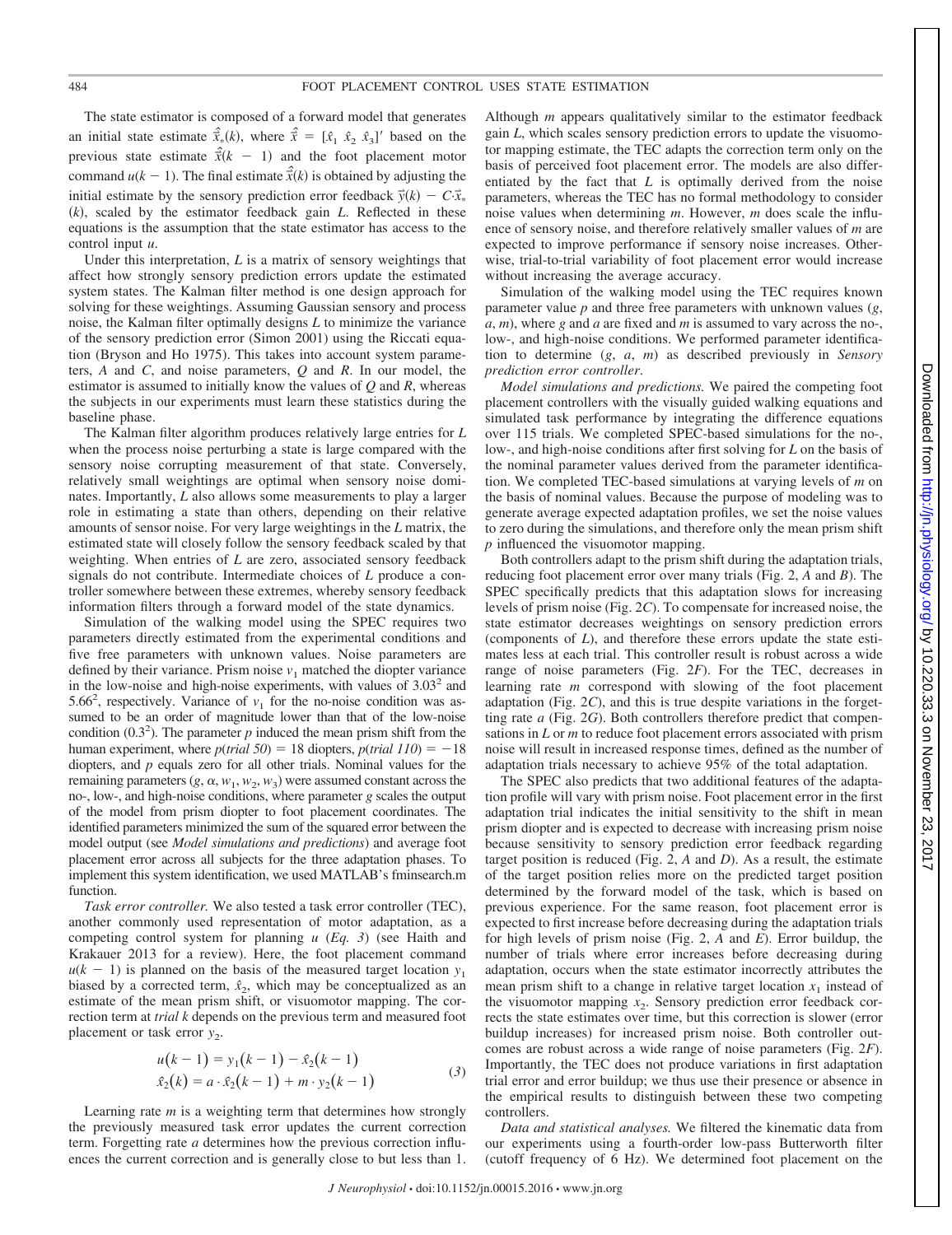

Fig. 2. Model simulations. *A*: the sensory prediction error controller (SPEC) predicts foot placement error adaptation profiles across the no-noise (blue), low-noise (green), and high-noise (red) conditions. Response time and error buildup increase and first adaptation trial error decreases with increasing prism noise. *B*: task error controller (TEC) adaptation profiles for varying levels of learning rate *m* in which only response time varies. *C–E*: response time (*C*), first adaptation trial error (*D*), and error buildup values (*E*) measured from model adaptation profiles for each experimental noise condition. *F*: SPEC parameter study indicates that the effect of prism noise on response time, first adaptation trial error, and error buildup is robust to choices in other model parameters. *G*: TEC relationship between learning rate *m* and response time is robust to variations in forgetting rate *a*.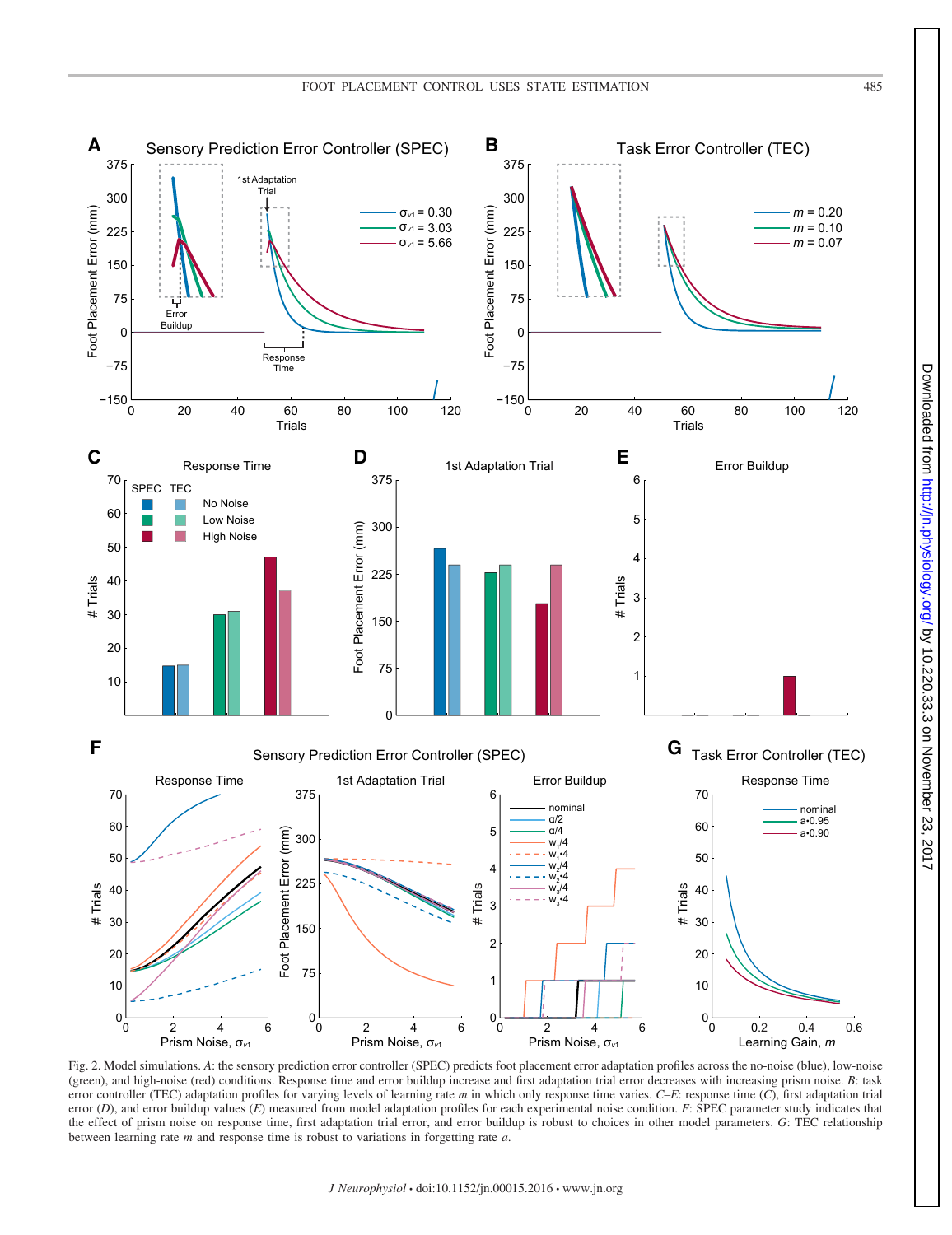target as the time at which point the foot marker anterior-posterior velocity and acceleration profiles stabilized to zero. The medial-lateral distance between the foot position marker and the center of the target at this time point defined the medial-lateral foot placement error (see Fig. 1*A*), where positive error represents foot placement to the right of the target. Because the direction of the mean prism shift during the adaptation phases rotated between the three noise conditions, we changed the sign of the errors during leftward prism shifts to positive for the purpose of our analyses and illustrations.

To test whether subjects adapted in the face of measurement uncertainty, we compared performance at specific "probe" trials (i.e., foot placement error in last baseline, first adaptation, last adaptation, and first postadaptation trials) using a two-way (condition  $\times$  probe trial) repeated-measures ANOVA, and Tukey's post hoc tests for significant main effects or an interaction. These probe trials had prism shift values of the mean of each respective phase and thus allowed comparisons across noise conditions.

We quantified three metrics of the effects of measurement uncertainty on adaptation: *1*) error in the first adaptation trial; *2*) the number of trials of error buildup; and *3*) two measures of adaptation rate, response time and early adaptation error. To calculate response time, we first smoothed the data using a five-trial running average and identified the trial, *k*, where the average error of *trials*  $k - 2:k + 2$  fell below 95% of error in the first adaptation trial. We defined early adaptation error as the average foot placement error across *trials 2–9* in the adaptation phase of each noise condition, similar to other research (Krakauer et al. 2005; Malone et al. 2011). We normalized this value to account for differences in the first adaptation trial between conditions by dividing it by the first adaptation trial error. Whereas the response time generally captures how long it takes subjects to reduce movement errors in the adaptation phase, the second measure instead focuses on the period of rapid early adaptation and does not depend on any extra treatment of the data. To test for differences with each measure, we used separate one-way repeatedmeasures ANOVAs and Tukey's post hoc tests when warranted. We analyzed data using custom-written MATLAB programs, and we used JMP 12 software (SAS Institute, Cary, NC) for all statistical analyses with an alpha level of 0.05.

# **RESULTS**

We first confirmed that subjects adapted in the face of measurement uncertainty. Figure 3*A* illustrates group mean  $(\pm S$ E) foot placement error across the baseline, adaptation, and postadaptation phases for each of the three noise conditions. Figure 3 demonstrates that error increased significantly in the adaptation phase compared with baseline but progressively decreased over repeated trials. In the postadaptation phase, we found large errors in the opposite direction that quickly decreased over five trials. As shown in Fig. 3*B*, a significant probe trial main effect ( $F_{3,252} = 510.6$ ,  $P < 0.0001$ ) and condition  $\times$  probe trial interaction ( $F_{6,252} = 7.1$ ,  $P < 0.0001$ ) indicated that subjects fully adapted to the mean prism shift regardless of the underlying prism noise (compare first and last adaptation trials, and last baseline and adaptation trials). The significant negative aftereffect in the postadaptation phase (compare last adaptation trial with first postadaptation trial) indicates that subjects stored the new mean visuomotor mapping created by the prisms.

Increasing measurement uncertainty slowed adaptation, a result predicted by both our controllers. Specifically, we found that greater prism noise led to slower adaptation when comparing foot placement error early in the adaptation phase (i.e., mean of *trials 2–9*) and the response time between noise conditions. The mean foot placement error in the high-noise condition greatly

exceeded that in the low- and no-noise conditions (Fig. 3*C*;  $F_{2,46} = 26.1, P \le 0.0001$ . The response time measure showed similar results (Fig. 3*D*;  $F_{2,46} = 24.1, P \le 0.0001$ ). In this case, response time in the high-noise condition exceeded response time in the low-noise condition, which differed significantly from the no-noise condition.

Both SPEC and TEC explained the average measured adaptation profiles (see Fig. 4). The SPEC captured 95.2% of the variance in the average data (Fig. 4, *A* and *C*). Process noise parameters  $w_1$ ,  $w_2$ , and  $w_3$ , identified by least-squares optimization, were of comparable magnitude as the prism noise parameters, with values of  $5.28 \pm 1.42$ ,  $0.40 \pm 0.12$ , and  $2.41 \pm 0.81$  (mean  $\pm$  CI), respectively. An identified value for  $\alpha$  of 1.08  $\pm$  0.48 suggests that the prism lenses equally affected target and foot placement error sensing. Interestingly, the TEC explained 95.8% of the variance in average data (Fig. 4*B*), although this controller does not capture the initial adaptation behavior, as demonstrated by the residuals (Fig. 4*D*). Identified values for *m* of 0.197  $\pm$  0.018, 0.093  $\pm$  0.007, and 0.076  $\pm$ 0.006 reflect the decreased adaptation rates across the no-, low-, and high-noise conditions, respectively. Thus direct fitting of the adaptation data does not distinguish the two controllers, because the total explained variance is equivalent. Differences in initial adaptation behavior between the two controllers are reflected in the model states (Fig. 4, *E* and *F*), where initial estimates of target location vary as a function of prism noise in the SPEC.

As supported by the SPEC, foot placement error in the first adaptation trial decreases with increasing prism noise level. This trend is based on the expectation that subjects will reduce the weighting of sensory prediction error feedback regarding target position in favor of the forward model prediction of line position when faced with increased prism noise. When we focused on this trial (Fig. 3*E*), we found smaller error in the high noise condition compared with both the low- and no-noise conditions ( $P \le 0.05$ , based on post hoc tests following a significant condition  $\times$  probe trial interaction described earlier). Specifically, we observed 31.4% and 65.2% greater error in the low- and no-noise conditions, respectively, compared with the high-noise condition. Furthermore, we found smaller error in the low-noise condition compared with the no-noise condition.

We also observed error buildup in the adaptation profiles (Fig. 3*A*, *right*), a feature specifically predicted by the SPEC (see Fig. 2). The number of trials of error buildup, characterized by an initial increase in foot placement error prior to a gradual decrease, tended to increase with prism noise (Fig. 3*F*). We found greater error buildup in the high-noise condition compared with both the low- and no-noise conditions ( $F_{2,46}$  = 16.0,  $P < 0.0001$ ).

# **DISCUSSION**

Our findings suggest that state estimation is used to accurately control foot placement during walking. Whereas increased measurement uncertainty increases foot placement errors, subjects learned to mitigate these effects by increasing reliance on a predictive model when given sufficient prior experience with this uncertainty in the baseline phase. This learning likely occurs in the context of adjusted weighting on sensory prediction error, and not measured task error, as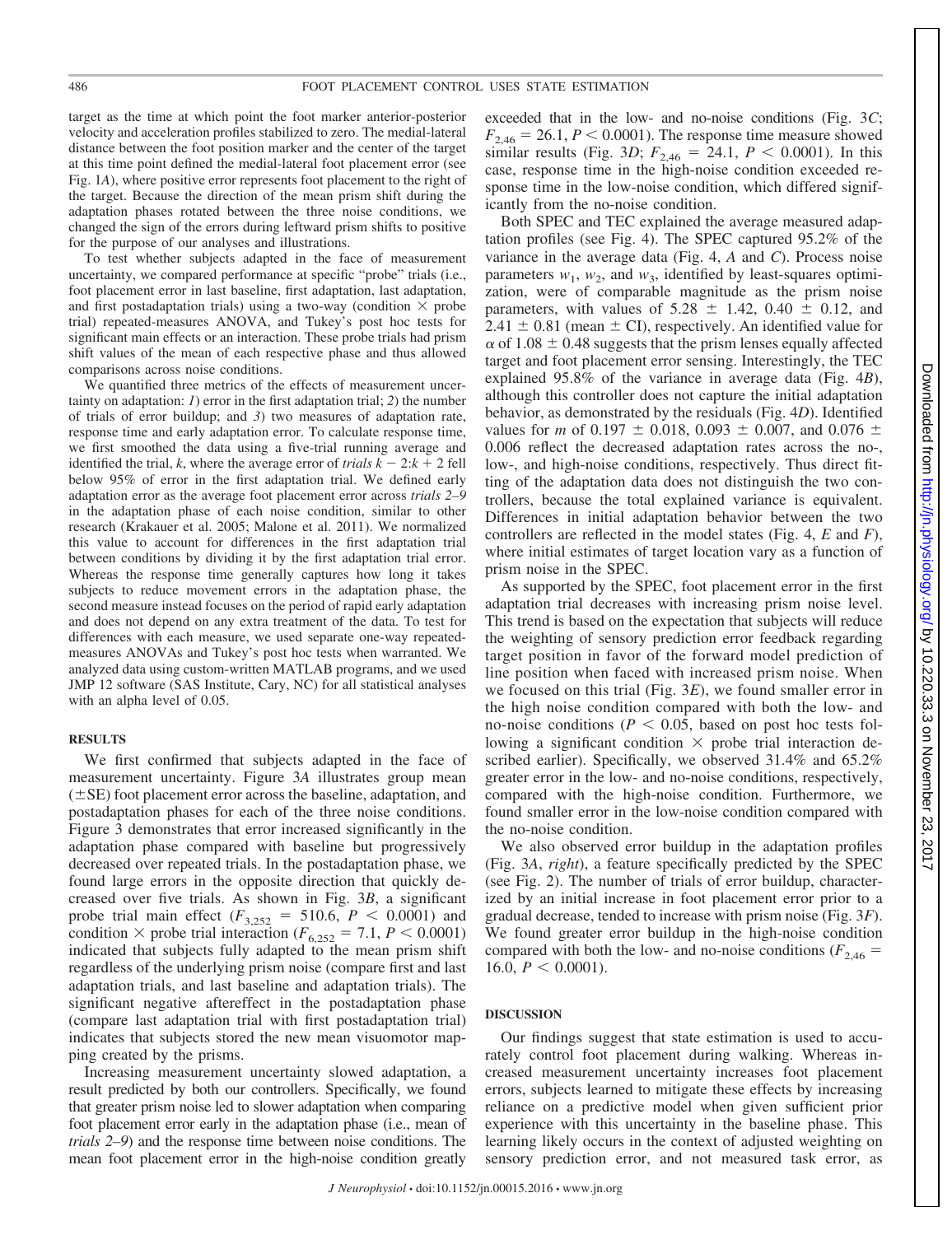

Fig. 3. Increasing measurement uncertainty leads to decreasing first adaptation trial errors, decreasing adaptation rates, and increasing error buildup in response to a consistent prism shift. A: group mean ( $\pm$ SE) medial-lateral foot placement error across the no-noise (blue), low-noise (green), and high-noise (red) conditions. The direction of the mean prism shift during the adaptation phases rotated between the 3 noise conditions depending on the subject. Thus we changed the sign of the errors during leftward prism shift conditions for proper comparison with the rightward prism shift conditions for the purpose of our analyses. *B*: group mean  $(\pm$ SE) medial-lateral foot placement error in the probe trials across noise conditions. The dashed box highlights the first adaptation trial effects, in which significant differences between noise conditions are shown in more detail in *E*. *C*: group mean ( $\pm$ SE) medial-lateral foot placement error in early adaptation (average of *trials 2–9*, normalized by first adaptation trial error) across noise conditions. *D*: group mean  $(\pm SE)$  response time for each noise condition. *F*: group mean ( $\pm$ SE) error buildup.  $*P$  < 0.05, significant post hoc test effects.

evident by the timing and shape of subsequent corrective adaptations to a new visuomotor mapping condition.

Do our results clearly distinguish between the two foot placement controllers? Model outputs using both controllers fit the time course of the adaptation profiles equally well, although this outcome is partially explained by the fact that both controllers produce exponential decays and that this feature dominates the adaptation profile over the 60 measured trials. The other two factors, first adaptation trial error and error buildup, contribute significantly less to the variance of the adaptation signal and, therefore, to the strength of the model fits. However, coefficient of determination metrics are limited for nonlinear models (Spiess and Neumeyer 2010) and also are not the only way of determining goodness of fit. The SPEC is

convincingly distinguished by its prediction that first adaptation trial error and error buildup vary as a function of measurement uncertainty. A graphical analysis of the residuals also emphasizes this point (Fig. 4, *C* and *D*).

Decreases in first adaptation trial error and adaptation rate with greater prism noise are substantiated by the results of reaching experiments (Herzfeld et al. 2014; Körding and Wolpert 2004; Wei and Körding 2010). Although other studies do not directly quantify first adaptation trial error, our findings about this measure correspond well with their error sensitivity metrics, which quantify the trial-to-trial relationship between visual perturbation value and the resultant error. In this context, the brain likely becomes less sensitive to sensory prediction error feedback (or uses vision less) with greater measurement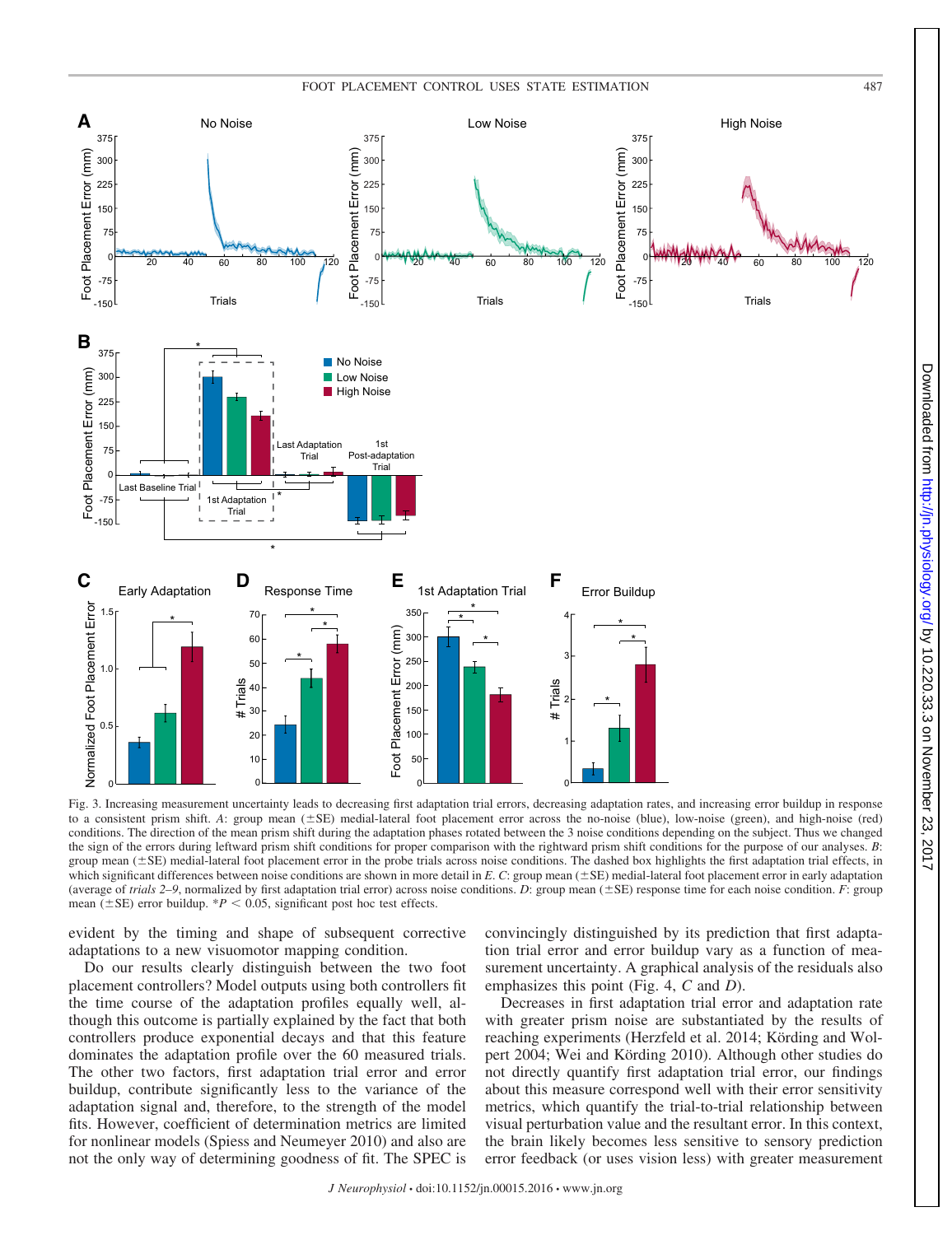

Fig. 4. Model fits of foot placement error mean adaptation profiles, residuals, and model states for no-noise (blue), low-noise (green), and high-noise (red) conditions. *A*: SPEC model fits. *B*: TEC model fits. *C*: SPEC model residuals. *D*: TEC model residuals. *E*: SPEC model estimates for target location  $x_1$  and mean prism shift  $\hat{x}_2$ . *F*: TEC model correction term  $\hat{x}_2$  and difference between sensed line position  $y_1$  and the correction term.

uncertainty and thus relies more on forward prediction. This notion can also explain the lower adaptation rate, as shown in our results and previous research related to reaching (*Experiment 1* in Burge et al. 2008; Wei and Körding 2010) and standing balance (Stevenson et al. 2009), that increases visual feedback uncertainty through target blur or dot clouds. Although Burge et al. (2008; see *Experiment 3*) used random trial-to-trial mappings to create greater measurement uncertainty, they found no effect on adaptation rate. However, their perturbations only affected visualized hand position, not the entire visual field as we have done in the present study, and were drawn randomly from a Gaussian distribution without consideration of order effects. In contrast, we reordered our randomly drawn perturbations to increase the perception of noise about a mean shift and applied them uniformly to the visual field, possibly increasing the likelihood that noise statistics were learned and attributed to sensory noise within the baseline period.

The presence of error buildup has not been observed in other motor adaptation studies or been proposed as evidence of state estimation-based control. Error buildup in our SPEC model occurs because the state estimator incorrectly attributes sensory prediction errors associated with the initial foot placement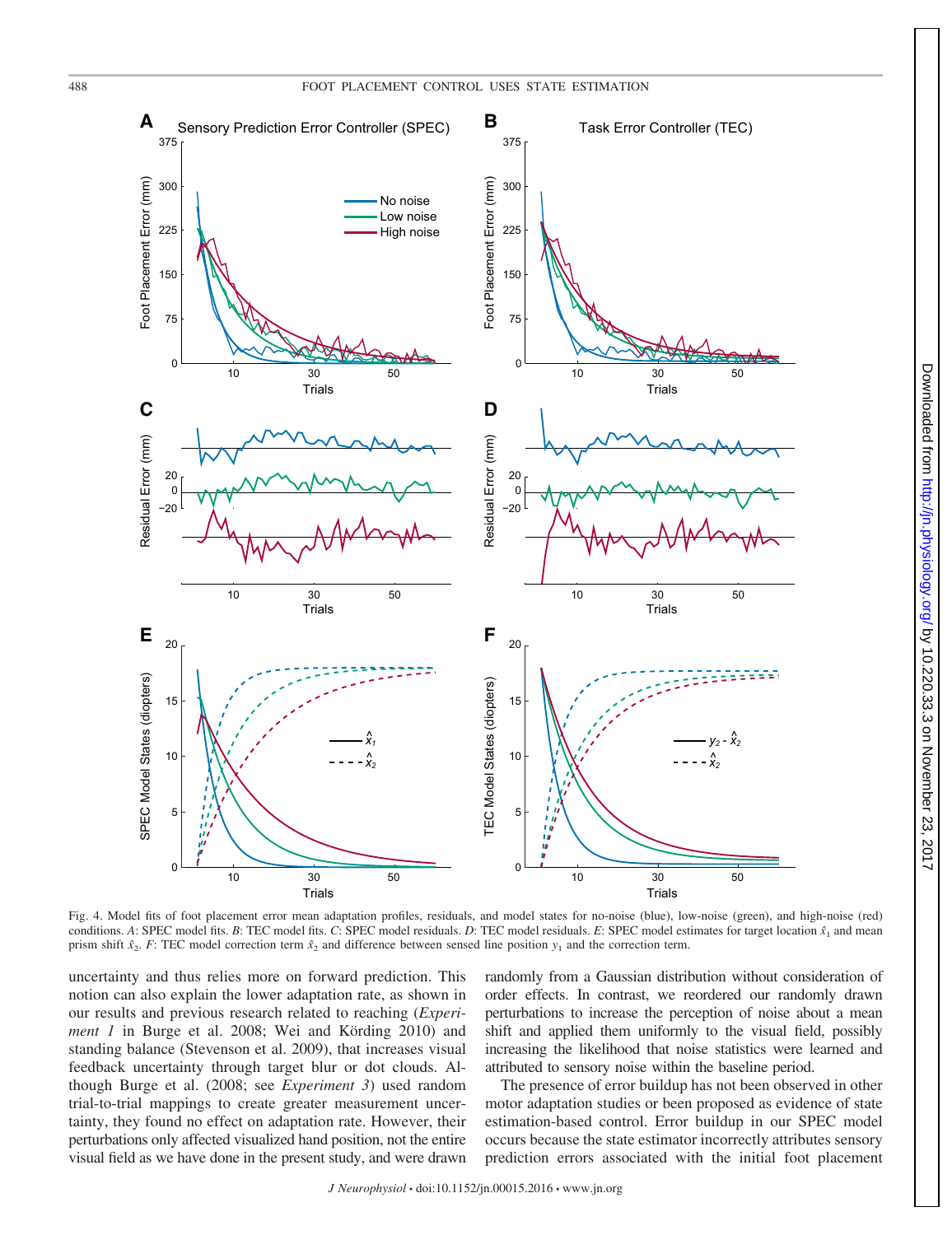errors to a shift in estimated target location  $\hat{x}_1$  instead of estimated mean prism shift  $\hat{x}_2$  (Fig. 4*E*). This behavior is possible in a visually dominant task where a change in a sensed state (e.g., measured target location  $y_1$ ) could be attributed to a change in multiple body states (e.g.,  $x_1$  or  $x_2$ ), and other sensory information is not helpful for making the distinction. This behavior is also only expected to occur when subjects are exposed to measurement uncertainty prior to a sustained mean shift requiring adaptation, relatively uncommon conditions in motor adaptation studies. Our findings support the use of our experimental protocol and induction of error buildup as a possible tool for demonstrating and studying state estimation in future reaching and stepping motor control studies.

Given the perturbations applied in this study, we believe state estimation is the appropriate framework for developing a predictive model and drawing conclusions from the experimental findings. However, the nervous system likely relies on additional mechanisms to compensate for other perturbations. Foot placement in real-world environments would face a variety of perturbation types over a range of time scales. Presumably, the nervous system attempts to optimally respond to each of these perturbations. In the context of compensating for noise-like perturbations (zero mean and very low persistence) of varying amplitude, an optimal controller would inherently resemble a state estimator. In this context, persistence refers to the likelihood of a perturbation repeating from trial to trial (high persistence  $=$  high likelihood of a repeat). Therefore, any conservative strategy of aiming more centrally with increased noise-like perturbations will converge to be equivalent to optimal state estimation (Kalman filter) if the subject's actions are optimal or near optimal. Alternatively, when compensating for perturbations with varied persistence (zero mean and constant amplitude), an optimal controller would resemble those proposed by Herzfeld et al. (2014) and Körding et al. (2007).

Whereas purposeful stepping to a visual target represents a subset of walking behavior, state estimation control is likely applicable to walking control in general. Lateral instability requires significant active feedback control of foot placement, presumably based on a variety of sensory inputs, to ensure balance during walking (Bauby and Kuo 2000; Donelan et al. 2004; Fitzpatrick et al. 2006; O'Connor and Kuo 2009). State estimation may provide a means to improve stepping accuracy, and thus stability, by combining multiple noisy sensory channels with an internal model of the walking dynamics. Walking over rough terrain or complicated footpaths would similarly benefit by incorporating state estimation. Thus, although the sensory weightings during our experimental task are likely different than those in more typical walking scenarios, we expect that the general use of state estimation is common between them, even when a strong reliance of vision is absent.

The notion that state estimation drives foot placement during walking, as it does for hand position during reaching, implies that these tasks may share common neural substrates. However, locomotion is often studied from the perspective that pattern-generating, reflexive, and balancing circuits located in the spinal cord and brain stem dominate its control (Duysens and van de Crommert 1998; Grillner et al. 2008; Pearson 2008). Conversely, studies in reaching consider that the precise and often visually guided nature of arm movements require cortical control, involving the posterior parietal (PPC), premotor, and motor cortices in particular (Kalaska 2009; Rizzolatti

et al. 2014; Vesia and Crawford 2012). Despite these differences, reaching is hypothesized to have evolved from quadrupedal locomotion (Dietz 2002; Georgopoulos and Grillner 1989). Indeed, the PPC and motor cortex are increasingly recognized as playing key roles in modifying gait on the basis of vision (Drew and Marigold 2015). In fact, many pyramidal tract neurons in the motor cortex demonstrate similar discharge activity, as well as temporal and magnitude relationships with muscle activity, during reaching and locomotion (Yakovenko and Drew 2015). In addition, recent neuroimaging work has shown that although effector-specific motor planning activity is encoded in certain PPC regions (e.g., anterior intraparietal sulcus, aIPS, for hand movements and anterior precuneous for foot movements), the anterior superior parietal lobe and medial intraparietal sulcus (mIPS) are active in planning visually guided eye, hand, and foot movements (Heed et al. 2011; Leoné et al. 2014). Interestingly, the pattern of activity in these regions does not distinguish between the two types of limb movement.

Generation of forward model predictions and state estimation are proposed functions of the cerebellum and PPC, respectively (Shadmehr and Krakauer 2008). For instance, predictive scaling of grip force is impaired in cerebellar patients relative to that in healthy control subjects (Nowak et al. 2004, 2007). The cerebellum is also necessary for sensory prediction error to drive visuomotor adaptation during reaching (Taylor et al. 2010; Tseng et al. 2007). In addition, neurons in the monkey PPC encode an estimate of the real-time angle of a joystickcontrolled cursor used to make reaches to targets (Mulliken et al. 2008). Further indirect support comes from studies of rapid online corrective or change-in-direction movements, which test for rapid integration of visual feedback with a real-time estimate of limb and target state. For example, transcranial magnetic stimulation (TMS) to the lateral cerebellum disrupts the initial change in reaching direction to a target and increases endpoint finger error, and these results are consistent with the hand estimate being out of date (Miall et al. 2007). Additionally, TMS to mIPS at the onset of goal-directed reaches disrupts path corrections after unexpected target shifts (Desmurget et al. 1999), and TMS to aIPS impairs the ability to produce the appropriate forearm orientation when the grasp object is suddenly rotated (Tunik et al. 2005). We speculate that the cerebellum and PPC play a role in our task, and in walking in general, given that *1*) cerebellar patients are slower and less able to adapt to prisms to control walking trajectory (Morton and Bastian 2004); *2*) the PPC is important in adaptive gait modifications that result in changes in paw placement in cats (Lajoie and Drew 2007; Marigold and Drew 2011); and *3*) neuroimaging work demonstrates that both regions are active during reaching prism adaptation (Clower et al. 1996; Luauté et al. 2009).

Our results have implications for understanding recovery of function and the design of rehabilitation programs following neurological injury that impairs walking. First, greater measurement noise (e.g., due to eye disease, brain injury, or peripheral neuropathy) may cause the nervous system to rely more on a predictive model during and after the adaptation process. Second, therapies or augmentations that actually reduce measurement uncertainty may help people adapt faster in rehabilitation settings.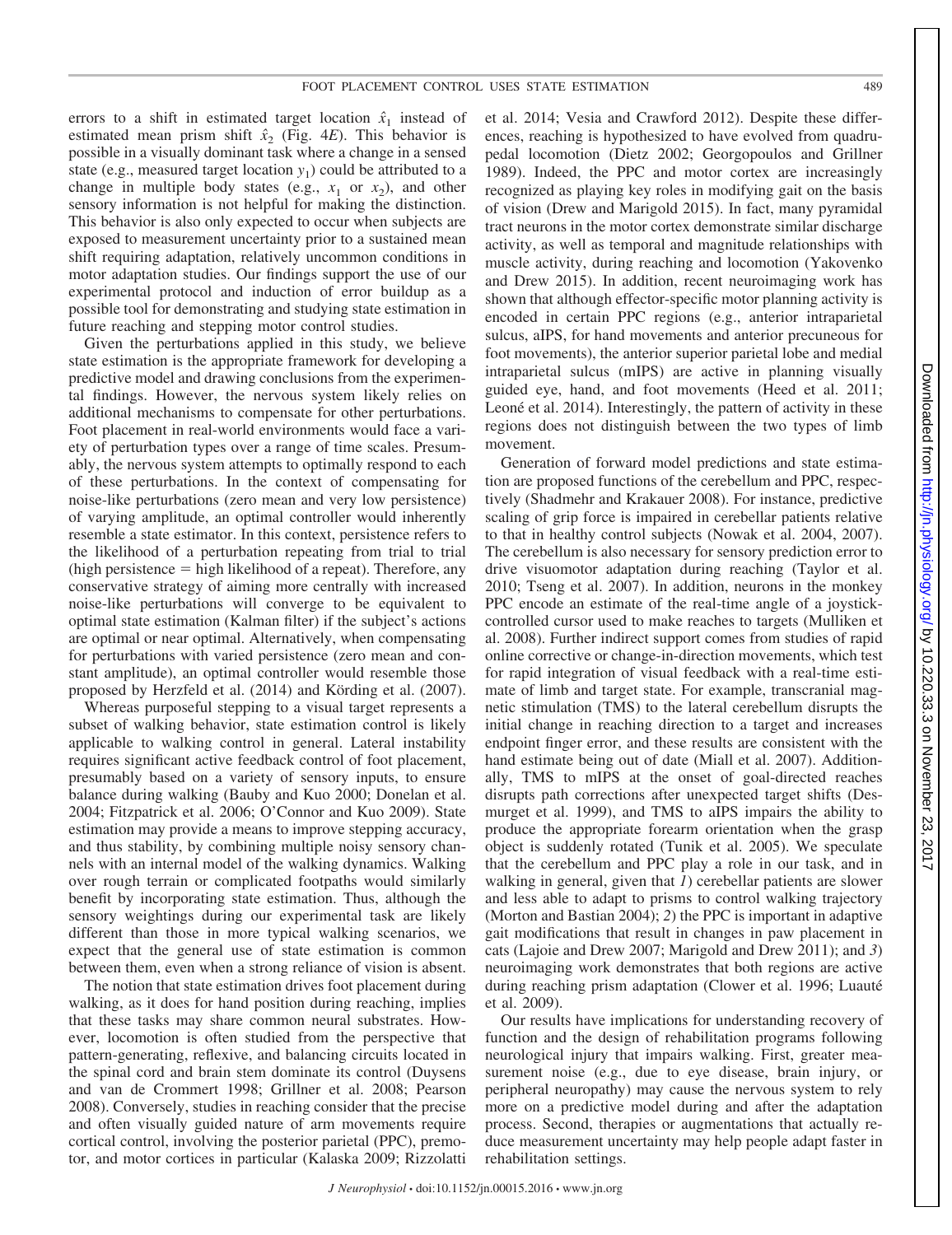In conclusion, we used prism noise in a visuomotor adaptation paradigm to demonstrate that state estimation underlies foot placement control during walking. A state estimationbased control model for planning foot placement specifically predicted how adaptation to a visuomotor mapping shift would change as a function of measurement uncertainty. This result not only parallels studies of reaching and grasping movements but also suggests that the robust theoretical and experimental framework for state estimation-based control is not confined to discrete voluntary upper limb tasks. Thus these findings expand the applicability of current models of motor adaptation for understanding central problems in motor control and for devising clinical corrections for improving upper and lower limb function.

# **GRANTS**

This work was supported by Natural Sciences and Engineering Research Council of Canada Grants RGPIN-2014-04361 (to D. S. Marigold), RGPIN-371582 (to D. S. Marigold), and RGPIN-326825-2013 (to J. M. Donelan).

## **DISCLOSURES**

No conflicts of interest, financial or otherwise, are declared by the authors.

## **AUTHOR CONTRIBUTIONS**

R.S.M. performed experiments; R.S.M., S.M.O., J.M.D., and D.S.M. analyzed data; R.S.M., S.M.O., J.M.D., and D.S.M. interpreted results of experiments; R.S.M., S.M.O., and D.S.M. drafted manuscript; R.S.M., S.M.O., J.M.D., and D.S.M. approved final version of manuscript; S.M.O. and D.S.M. prepared figures; S.M.O., J.M.D., and D.S.M. edited and revised manuscript.

#### **REFERENCES**

- **Alexander MS, Flodin BW, Marigold DS.** Prism adaptation and generalization during visually guided locomotor tasks. *J Neurophysiol* 106: 860–871, 2011.
- **Alexander MS, Flodin BW, Marigold DS.** Changes in task parameters during walking prism adaptation influence the subsequent generalization pattern. *J Neurophysiol* 109: 2495–2504, 2013.
- **Bauby CE, Kuo AD.** Active control of lateral balance in human walking. *J Biomech* 33: 1433–1440, 2000.
- **Bryson AE, Ho YC.** *Applied Optimal Control: Optimization, Estimation, and Control*. Washington, DC: Hemisphere, 1975.
- **Burge J, Ernst MO, Banks MS.** The statistical determinants of adaptation rate in human reaching. *J Vis* 8: 20, 2008.
- **Clower DM, Hoffman JM, Votaw JR, Faber TL, Woods RP, Alexander GE.** Role of posterior parietal cortex in the recalibration of visually guided reaching. *Nature* 383: 618 – 621, 1996.
- **Desmurget M, Epstein CM, Turner RS, Prablanc C, Alexander GE, Grafton ST.** Role of the posterior parietal cortex in updating reaching movements to a visual target. *Nat Neurosci* 2: 563–567, 1999.
- **Dietz V.** Do human bipeds use quadrupedal coordination? *Trends Neurosci* 25: 462– 467, 2002.
- **Donelan JM, Shipman DW, Kram R, Kuo AD.** Mechanical and metabolic requirements for active lateral stabilization in human walking. *J Biomech* 37: 827– 835, 2004.
- **Drew T, Marigold DS.** Taking the next step: cortical contributions to the control of locomotion. *Curr Opin Neurobiol* 33: 25–33, 2015.
- **Duysens J, Van de Crommert HW.** Neural control of locomotion; Part 1: The central pattern generator from cats to humans. *Gait Posture* 7: 131–141, 1998.
- **Faisal AA, Selen LP, Wolpert DM.** Noise in the nervous system. *Nat Rev Neurosci* 9: 292–303, 2008.
- **Fitzpatrick RC, Butler JE, Day BL.** Resolving head rotation for human bipedalism. *Curr Biol* 16: 1509 –1514, 2006.
- **Franklin DW, Wolpert DM.** Computational mechanisms of sensorimotor control. *Neuron* 72: 425– 442, 2011.
- **Georgopoulos AP, Grillner S.** Visuomotor coordination in reaching and locomotion. *Science* 245: 1209 –1210, 1989.
- **Grillner S, Wallén P, Saitoh K, Kozlov A, Robertson B.** Neural bases of goal-directed locomotion in vertebrates-an overview. *Brain Res Rev* 57: 2–12, 2008.
- **Haith AM, Krakauer JW.** Theoretical models of motor control and motor learning. In: *Routledge Handbook of Motor Control and Motor Learning*, edited by Gollhofer A, Taube W, and Nielsen JB. New York: Routledge, 2013, p. 7–28.
- **Heed T, Beurze SM, Toni I, Röder B, Medendorp WP.** Functional rather than effector-specific organization of human posterior parietal cortex. *J Neurosci* 31: 3066 –3076, 2011.
- **Herzfeld DJ, Vaswani PA, Marko MK, Shadmehr R.** A memory of errors in sensorimotor learning. *Science* 345: 1349 –1353, 2014.
- **Kalaska JF.** From intention to action: motor cortex and the control of reaching movements. *Adv Exp Med Biol* 629: 139 –178, 2009.
- **Körding KP, Tenenbaum JB, Shadmehr R.** The dynamics of memory as a consequence of optimal adaptation to a changing body. *Nat Neurosci* 10: 779 –786, 2007.
- **Körding KP, Wolpert DM.** Bayesian integration in sensorimotor learning. *Nature* 427: 244 –247, 2004.
- **Krakauer JW, Ghez C, Ghilardi MF.** Adaptation to visuomotor transformations: consolidation, interference, and forgetting. *J Neurosci* 25: 473– 478, 2005.
- **Lajoie K, Drew T.** Lesions of area 5 of the posterior parietal cortex in the cat produce errors in the accuracy of paw placement during visually guided locomotion. *J Neurophysiol* 97: 2339 –2354, 2007.
- **Leoné FT, Heed T, Toni I, Medendorp WP.** Understanding effector selectivity in human posterior parietal cortex by combining information patterns and activation measures. *J Neurosci* 34: 7102–7112, 2014.
- **Luauté J, Schwartz S, Rossetti Y, Spiridon M, Rode G, Boisson D, Vuilleumier P.** Dynamic changes in brain activity during prism adaptation. *J Neurosci* 29: 169 –178, 2009.
- **Malone LA, Vasudevan EV, Bastian AJ.** Motor adaptation training for faster relearning. *J Neurosci* 31: 15136 –15143, 2011.
- **Marigold DS, Drew T.** Contribution of cells in the posterior parietal cortex to the planning of visually guided locomotion in the cat: effects of temporary visual interruption. *J Neurophysiol* 105: 2457–2470, 2011.
- **Marigold DS, Weerdesteyn V, Patla AE, Duysens J.** Keep looking ahead? Re-direction of visual fixation does not always occur during an unpredictable obstacle avoidance task. *Exp Brain Res* 176: 32– 42, 2007.
- **Matthis JS, Barton SL, Fajen BR.** The biomechanics of walking shape the use of visual information during locomotion over complex terrain. *J Vis* 15: 10, 2015.
- **Mazzoni P, Krakauer JW.** An implicit plan overrides an explicit strategy during visuomotor adaptation. *J Neurosci* 26: 3642–3645, 2006.
- **Miall RC, Christensen LO, Cain O, Stanley J.** Disruption of state estimation in the human lateral cerebellum. *PLoS Biol* 5: e316, 2007.
- **Morton SM, Bastian AJ.** Prism adaptation during walking generalizes to reaching and requires the cerebellum. *J Neurophysiol* 92: 2497–2509, 2004.
- **Mulliken GH, Musallam S, Andersen RA.** Forward estimation of movement state in posterior parietal cortex. *Proc Natl Acad Sci USA* 105: 8170 – 8177, 2008.
- **Nowak DA, Hermsdörfer J, Rost K, Timmann D, Topka H.** Predictive and reactive finger force control during catching in cerebellar degeneration. *Cerebellum* 3: 227–235, 2004.
- **Nowak DA, Timmann D, Hermsdörfer J.** Dexterity in cerebellar agenesis. *Neuropsychologia* 45: 696 –703, 2007.
- **O'Connor SM, Kuo AD.** Direction-dependent control of balance during walking and standing. *J Neurophysiol* 102: 1411–1419, 2009.
- **Pearson KG.** Role of sensory feedback in the control of stance duration in walking cats. *Brain Res Rev* 57: 222–227, 2008.
- **Reynolds RF, Day BL.** Rapid visuo-motor processes drive the leg regardless of balance constraints. *Curr Biol* 15: R48 –R49, 2005.
- **Rizzolotti G, Cattaneo L, Fabbri-Destro M, Rozzi S.** Cortical mechanisms underlying the organization of goal-directed actions and mirror neuronbased action understanding. *Physiol Rev* 94: 655–706, 2014.
- **Shadmehr R, Krakauer JW.** A computational neuroanatomy for motor control. *Exp Brain Res* 185: 359 –381, 2008.
- **Shadmehr R, Mussa-Ivaldi S.** *Biological Learning and Control: How the Brain Builds Representations, Predicts Events, and Makes Decisions*. Cambridge, MA: MIT Press, 2012.
- **Simon D.** Kalman filtering. *Embedded Systems Programming* 14: 72–79, 2001.